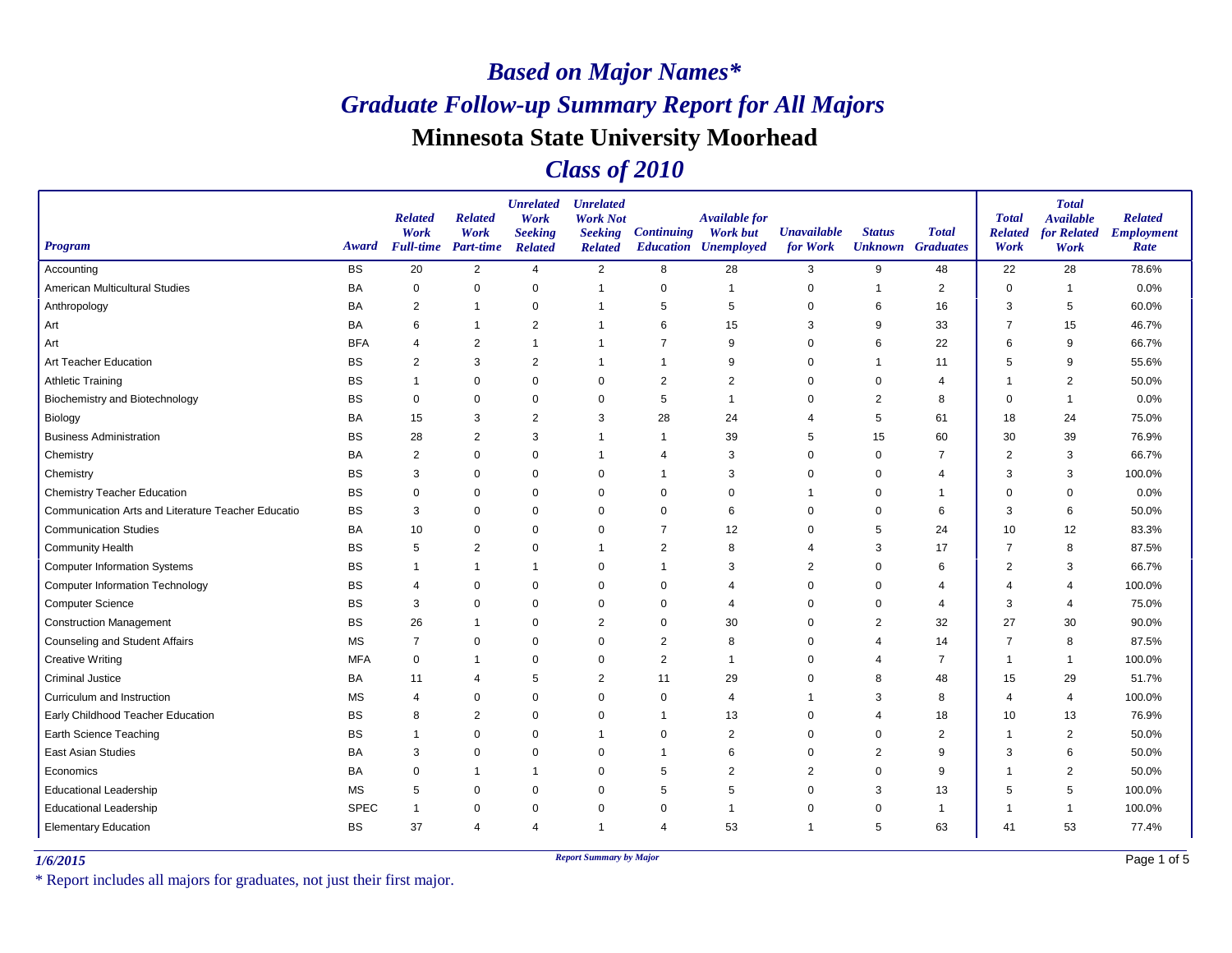#### *Class of 2010*

| <b>Program</b>                        | Award       | <b>Related</b><br>Work<br><b>Full-time</b> Part-time | <b>Related</b><br>Work | <b>Unrelated</b><br>Work<br><b>Seeking</b><br><b>Related</b> | <b>Unrelated</b><br><b>Work Not</b><br><b>Seeking</b><br><b>Related</b> | <b>Continuing</b> | <b>Available for</b><br><b>Work but</b><br><b>Education Unemployed</b> | <b>Unavailable</b><br>for Work | <b>Status</b><br><b>Unknown</b> | <b>Total</b><br><b>Graduates</b> | <b>Total</b><br><b>Related</b><br>Work | <b>Total</b><br><b>Available</b><br><b>for Related</b><br>Work | <b>Related</b><br><b>Employment</b><br>Rate |
|---------------------------------------|-------------|------------------------------------------------------|------------------------|--------------------------------------------------------------|-------------------------------------------------------------------------|-------------------|------------------------------------------------------------------------|--------------------------------|---------------------------------|----------------------------------|----------------------------------------|----------------------------------------------------------------|---------------------------------------------|
| English                               | BA          | $\overline{2}$                                       | $\mathbf 0$            | 6                                                            | $\overline{2}$                                                          | $5\phantom{.0}$   | 11                                                                     | $\overline{1}$                 | 5                               | 22                               | 2                                      | 11                                                             | 18.2%                                       |
| English and Mass Communications       | <b>BA</b>   | $\overline{2}$                                       | 0                      | $\Omega$                                                     | $\pmb{0}$                                                               | $\overline{1}$    | $\overline{4}$                                                         | 0                              | 3                               | 8                                | $\overline{2}$                         | 4                                                              | 50.0%                                       |
| <b>Exercise Science</b>               | <b>BS</b>   | 9                                                    | $\overline{1}$         | $\overline{4}$                                               | $\overline{2}$                                                          | 10                | 20                                                                     | $\Omega$                       | $\overline{7}$                  | 37                               | 10                                     | 20                                                             | 50.0%                                       |
| <b>Film Studies</b>                   | <b>BA</b>   | 5                                                    | 4                      | $\overline{7}$                                               | $\overline{2}$                                                          | 3                 | 20                                                                     |                                | 3                               | 27                               | 9                                      | 20                                                             | 45.0%                                       |
| Finance                               | <b>BS</b>   | 11                                                   | $\overline{2}$         | $\mathbf 0$                                                  | $\mathbf 0$                                                             | 3                 | 13                                                                     | 7                              | $\overline{7}$                  | 30                               | 13                                     | 13                                                             | 100.0%                                      |
| Geosciences                           | <b>BS</b>   | 2                                                    | $\Omega$               | $\Omega$                                                     | $\overline{1}$                                                          | 3                 | 3                                                                      | $\mathbf 0$                    | $\Omega$                        | 6                                | $\overline{2}$                         | 3                                                              | 66.7%                                       |
| Gerontology                           | <b>BA</b>   | $\mathbf 0$                                          | $\Omega$               | $\Omega$                                                     | -1                                                                      | 3                 | $\overline{2}$                                                         | $\mathbf 0$                    | 1                               | 6                                | $\Omega$                               | $\overline{2}$                                                 | 0.0%                                        |
| Gerontology                           | <b>BSW</b>  | $\overline{1}$                                       | $\mathbf 0$            | $\Omega$                                                     | $\mathbf 0$                                                             | $\mathbf 0$       | -1                                                                     | $\mathbf 0$                    | $\mathbf 0$                     | $\mathbf{1}$                     | 1                                      | $\overline{1}$                                                 | 100.0%                                      |
| <b>Graphic Communications</b>         | <b>BS</b>   | 15                                                   | $\mathbf{1}$           | $\overline{2}$                                               | $\mathbf 1$                                                             | 3                 | 23                                                                     | 3                              | 3                               | 32                               | 16                                     | 23                                                             | 69.6%                                       |
| <b>Health Services Administration</b> | <b>BS</b>   | $\overline{2}$                                       | 0                      | $\overline{2}$                                               | 0                                                                       | $\mathbf 0$       | 4                                                                      | $\mathbf 0$                    | 5                               | 9                                | $\overline{2}$                         | $\overline{4}$                                                 | 50.0%                                       |
| <b>Health Teacher Education</b>       | <b>BS</b>   | 3                                                    | 1                      | 3                                                            | 0                                                                       | $\mathbf 1$       | 8                                                                      | $\Omega$                       | 2                               | 11                               | 4                                      | 8                                                              | 50.0%                                       |
| History                               | <b>BA</b>   | $\overline{1}$                                       | $\mathbf 0$            | 3                                                            | $\overline{2}$                                                          | $\overline{7}$    | $\overline{7}$                                                         |                                | 4                               | 19                               |                                        | $\overline{7}$                                                 | 14.3%                                       |
| <b>International Business</b>         | <b>BS</b>   | 3                                                    | $\overline{2}$         | $\mathbf 0$                                                  | $\mathbf 0$                                                             | $\mathbf{1}$      | 5                                                                      | 1                              | $\mathbf 0$                     | $\overline{7}$                   | 5                                      | 5                                                              | 100.0%                                      |
| <b>International Studies</b>          | <b>BS</b>   | $\mathbf 0$                                          | 1                      | $\mathbf 0$                                                  | 0                                                                       | $\mathbf{1}$      | -1                                                                     | $\mathbf 0$                    | $\Omega$                        | $\overline{2}$                   | 1                                      | -1                                                             | 100.0%                                      |
| Languages                             | <b>BA</b>   | $\overline{1}$                                       | $\Omega$               | $\Omega$                                                     | $\mathbf 0$                                                             | $\mathbf 0$       | -1                                                                     | $\Omega$                       | $\Omega$                        | $\mathbf 1$                      | f                                      | $\overline{1}$                                                 | 100.0%                                      |
| <b>Legal Studies</b>                  | <b>BA</b>   | 0                                                    | $\Omega$               | $\mathbf 0$                                                  | 0                                                                       | 2                 | $\mathbf 0$                                                            | 0                              | -1                              | 3                                | $\mathbf 0$                            | $\mathbf 0$                                                    | 0.0%                                        |
| <b>Liberal Arts</b>                   | AA          | $\overline{2}$                                       | $\mathbf 1$            | $\overline{c}$                                               | $\overline{2}$                                                          | 17                | 7                                                                      | $\mathbf 0$                    | 5                               | 29                               | 3                                      | $\overline{7}$                                                 | 42.9%                                       |
| <b>Liberal Arts</b>                   | <b>MLA</b>  | $\mathbf 0$                                          | $\Omega$               | $\mathbf 0$                                                  | $\mathbf 0$                                                             | 2                 | $\overline{1}$                                                         | $\overline{2}$                 | $\mathbf 1$                     | 6                                | $\Omega$                               | $\overline{1}$                                                 | 0.0%                                        |
| Life Science Teacher Education        | <b>BS</b>   | 5                                                    | 1                      | $\mathbf 1$                                                  | $\mathbf 0$                                                             | $\mathbf 0$       | 7                                                                      |                                | -1                              | 9                                | 6                                      | $\overline{7}$                                                 | 85.7%                                       |
| Management                            | <b>BS</b>   | 6                                                    | 0                      | $\mathbf 1$                                                  | 0                                                                       | $\overline{1}$    | 9                                                                      | 2                              | -1                              | 13                               | 6                                      | 9                                                              | 66.7%                                       |
| Marketing                             | <b>BS</b>   | 10                                                   | $\overline{1}$         | $\overline{2}$                                               | $\overline{1}$                                                          | $\mathbf 0$       | 14                                                                     | 1                              | 3                               | 18                               | 11                                     | 14                                                             | 78.6%                                       |
| <b>Mass Communications</b>            | <b>BS</b>   | 32                                                   | 13                     | 5                                                            | $\overline{4}$                                                          | 6                 | 63                                                                     | 8                              | 17                              | 94                               | 45                                     | 63                                                             | 71.4%                                       |
| Mathematics                           | <b>BA</b>   | $\mathbf 1$                                          | 0                      | 0                                                            | 0                                                                       | $\overline{4}$    | -1                                                                     | $\mathbf 0$                    | 0                               | 5                                | -1                                     | -1                                                             | 100.0%                                      |
| Mathematics                           | <b>BS</b>   | 2                                                    | 0                      | $\Omega$                                                     | $\mathbf 0$                                                             | $\mathbf{1}$      | $\overline{2}$                                                         | $\mathbf 0$                    | 2                               | 5                                | $\overline{2}$                         | 2                                                              | 100.0%                                      |
| Mathematics Teacher Education         | <b>BS</b>   | $\overline{1}$                                       | 1                      | $\mathbf 0$                                                  | 0                                                                       | 0                 | $\overline{2}$                                                         | $\mathbf 0$                    | $\mathbf 1$                     | 3                                | $\overline{2}$                         | $\overline{2}$                                                 | 100.0%                                      |
| <b>Medical Technology</b>             | <b>BS</b>   | -1                                                   | 0                      | $\mathbf 0$                                                  | $\mathbf 0$                                                             | $\mathbf 0$       | -1                                                                     | 0                              | $\mathbf 0$                     | 1                                |                                        | 1                                                              | 100.0%                                      |
| Music                                 | <b>BA</b>   | $\mathbf 0$                                          | $\mathbf 0$            | $\mathbf 0$                                                  | $\mathbf 0$                                                             | $\mathbf 0$       | $\mathbf 0$                                                            | $\Omega$                       | 3                               | 3                                | $\Omega$                               | $\mathbf 0$                                                    | 0.0%                                        |
| Music Industry                        | <b>BMUS</b> | 3                                                    | 1                      | $\Omega$                                                     | $\overline{1}$                                                          | 2                 | 6                                                                      | 4                              | 4                               | 16                               | 4                                      | 6                                                              | 66.7%                                       |
| Music Performance                     | <b>BMUS</b> | $\pmb{0}$                                            | 0                      | $\mathbf 0$                                                  | -1                                                                      | $\overline{2}$    | -1                                                                     | 0                              |                                 | $\overline{4}$                   | $\Omega$                               | $\overline{1}$                                                 | 0.0%                                        |
| <b>Music Teacher Education</b>        | <b>BS</b>   | $\mathbf 1$                                          | 0                      | $\mathbf 0$                                                  | $\mathbf 0$                                                             | $\overline{1}$    | -1                                                                     | $\Omega$                       | $\overline{c}$                  | 4                                | -1                                     | -1                                                             | 100.0%                                      |
| Nursing                               | <b>BSN</b>  | 27                                                   | 9                      | $\mathbf 0$                                                  | $\mathbf 0$                                                             | 6                 | 48                                                                     | $\mathbf 1$                    | 11                              | 66                               | 36                                     | 48                                                             | 75.0%                                       |

*1/6/2015 Report Summary by Major*

\* Report includes all majors for graduates, not just their first major.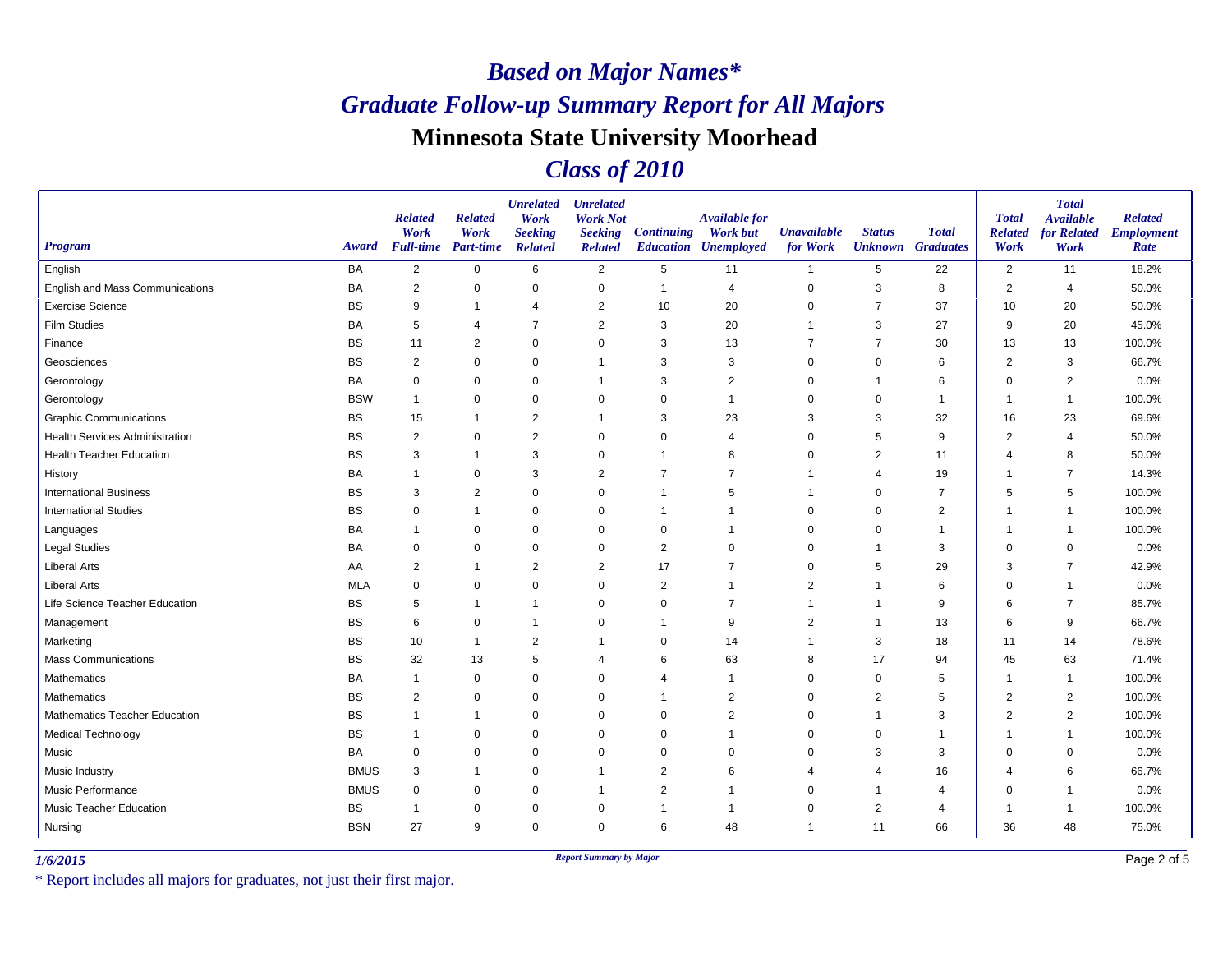#### *Class of 2010*

| <b>Program</b>                                    | Award       | <b>Related</b><br>Work<br><b>Full-time</b> | <b>Related</b><br>Work<br><b>Part-time</b> | <b>Unrelated</b><br>Work<br><b>Seeking</b><br><b>Related</b> | <b>Unrelated</b><br><b>Work Not</b><br><b>Seeking</b><br><b>Related</b> | <b>Continuing</b> | <b>Available for</b><br><b>Work but</b><br><b>Education Unemployed</b> | <b>Unavailable</b><br>for Work | <b>Status</b>           | <b>Total</b><br><b>Unknown</b> Graduates | <b>Total</b><br><b>Related</b><br>Work | <b>Total</b><br><b>Available</b><br><b>for Related</b><br>Work | <b>Related</b><br><b>Employment</b><br>Rate |
|---------------------------------------------------|-------------|--------------------------------------------|--------------------------------------------|--------------------------------------------------------------|-------------------------------------------------------------------------|-------------------|------------------------------------------------------------------------|--------------------------------|-------------------------|------------------------------------------|----------------------------------------|----------------------------------------------------------------|---------------------------------------------|
| Nursing                                           | <b>MS</b>   | $\overline{7}$                             | $\mathbf 0$                                | $\mathsf 0$                                                  | $\mathbf 0$                                                             | $\mathbf 0$       | $\overline{7}$                                                         | $\mathbf 0$                    | $\overline{1}$          | 8                                        | $\overline{7}$                         | $\overline{7}$                                                 | 100.0%                                      |
| <b>Nursing Practice</b>                           | <b>DNP</b>  | 4                                          | $\pmb{0}$                                  | $\pmb{0}$                                                    | $\mathbf 0$                                                             | $\mathbf 0$       | $\overline{4}$                                                         | 0                              | 0                       | 4                                        | 4                                      | 4                                                              | 100.0%                                      |
| <b>Operations Management</b>                      | <b>BS</b>   | 5                                          | $\mathbf 0$                                | $\mathbf 0$                                                  | $\overline{1}$                                                          | -1                | $\overline{7}$                                                         | $\Omega$                       | $\mathbf{1}$            | 9                                        | 5                                      | $\overline{7}$                                                 | 71.4%                                       |
| Paralegal                                         | <b>BS</b>   | 13                                         | $\overline{1}$                             | $\mathbf 0$                                                  | $\overline{4}$                                                          |                   | 19                                                                     | 0                              | $\overline{2}$          | 22                                       | 14                                     | 19                                                             | 73.7%                                       |
| Philosophy                                        | BA          | $\mathbf 0$                                | $\mathbf 1$                                | $\pmb{0}$                                                    | 2                                                                       | $\mathbf 1$       | $\overline{4}$                                                         | 0                              | $\mathbf 1$             | 6                                        | -1                                     | $\overline{4}$                                                 | 25.0%                                       |
| <b>Physical Education</b>                         | <b>BS</b>   | 5                                          | $\overline{2}$                             | 3                                                            | $\mathbf 0$                                                             | $\overline{2}$    | 12                                                                     | 0                              | 3                       | 17                                       | $\overline{7}$                         | 12                                                             | 58.3%                                       |
| Physical Education (non-teaching)                 | BA          | $\mathbf 0$                                | $\mathbf 0$                                | $\mathbf 0$                                                  | $\mathbf 0$                                                             | $\overline{2}$    | $\Omega$                                                               | $\mathbf 0$                    | $\mathbf 0$             | $\overline{2}$                           | $\mathbf 0$                            | 0                                                              | 0.0%                                        |
| Physical Education (non-teaching)                 | <b>BS</b>   | 1                                          | $\mathbf 0$                                | $\pmb{0}$                                                    | $\mathbf 0$                                                             | $\mathbf 0$       |                                                                        | 0                              | 0                       | $\mathbf 1$                              |                                        | -1                                                             | 100.0%                                      |
| Physics                                           | <b>BS</b>   | $\overline{1}$                             | $\overline{1}$                             | $\mathbf 0$                                                  | $\mathbf 0$                                                             | 3                 | $\overline{2}$                                                         | $\overline{2}$                 | $\mathbf 0$             | $\overline{7}$                           | $\overline{2}$                         | $\overline{2}$                                                 | 100.0%                                      |
| <b>Political Science</b>                          | BA          | 6                                          | 0                                          | $\mathbf 1$                                                  | 0                                                                       | 8                 | 8                                                                      | 0                              | 1                       | 17                                       | 6                                      | 8                                                              | 75.0%                                       |
| Psychology                                        | BA          | 10                                         | $\overline{2}$                             | 4                                                            | $\overline{2}$                                                          | 18                | 21                                                                     | $\overline{2}$                 | 4                       | 45                                       | 12                                     | 21                                                             | 57.1%                                       |
| Public, Human Services, and Health Administration | <b>MS</b>   | $\mathbf 0$                                | $\mathbf 0$                                | $\mathbf 0$                                                  | $\mathbf 0$                                                             | $\mathbf 0$       | $\Omega$                                                               | 1                              | $\overline{c}$          | 3                                        | $\Omega$                               | $\mathbf 0$                                                    | 0.0%                                        |
| Publishing                                        | <b>CERT</b> | $\mathbf 0$                                | $\mathbf 0$                                | $\mathbf 0$                                                  | $\mathbf 0$                                                             | $\mathbf 0$       |                                                                        | 1                              | $\mathbf 1$             | 3                                        | $\Omega$                               | -1                                                             | 0.0%                                        |
| Publishing                                        | GC          | $\mathbf 0$                                | 0                                          | $\pmb{0}$                                                    | $\mathbf 0$                                                             |                   | $\mathbf 0$                                                            | 0                              | -1                      | $\overline{2}$                           | $\Omega$                               | 0                                                              | 0.0%                                        |
| School Psychology                                 | <b>MS</b>   | 3                                          | $\mathbf 0$                                | $\mathbf 0$                                                  | $\mathbf 0$                                                             | $\overline{4}$    | 3                                                                      | $\Omega$                       | $\mathbf 0$             | $\overline{7}$                           | 3                                      | 3                                                              | 100.0%                                      |
| School Psychology                                 | <b>SPEC</b> | 6                                          | $\pmb{0}$                                  | $\pmb{0}$                                                    | $\mathbf 0$                                                             | $\mathbf 1$       | 6                                                                      | 0                              | 0                       | $\overline{7}$                           | 6                                      | 6                                                              | 100.0%                                      |
| Social Studies Teacher Education                  | <b>BS</b>   | 6                                          | 3                                          | $\pmb{0}$                                                    | 0                                                                       | $\overline{2}$    | 11                                                                     | 0                              | $\overline{2}$          | 15                                       | 9                                      | 11                                                             | 81.8%                                       |
| Social Work                                       | <b>BSW</b>  | 29                                         | 5                                          | $\overline{1}$                                               | 3                                                                       | 6                 | 44                                                                     | 1                              | 12                      | 63                                       | 34                                     | 44                                                             | 77.3%                                       |
| Sociology                                         | BA          | 6                                          | $\mathbf 0$                                | $\overline{4}$                                               | 3                                                                       | $\overline{2}$    | 14                                                                     | 1                              | 3                       | 20                                       | 6                                      | 14                                                             | 42.9%                                       |
| Spanish                                           | BA          | 3                                          | $\mathbf 1$                                | $\mathbf 0$                                                  | $\mathbf 0$                                                             | 1                 | 5                                                                      | 0                              | $\overline{2}$          | 8                                        | 4                                      | 5                                                              | 80.0%                                       |
| Spanish                                           | <b>BS</b>   | 0                                          | $\mathbf 0$                                | $\mathbf 0$                                                  | $\mathbf 0$                                                             | 1                 | $\Omega$                                                               | $\Omega$                       | $\mathbf 0$             | $\overline{1}$                           | $\Omega$                               | 0                                                              | 0.0%                                        |
| Spanish Teacher Education                         | <b>BS</b>   | $\overline{2}$                             | $\mathbf 1$                                | $\mathbf{1}$                                                 | $\mathbf 0$                                                             | $\mathbf 0$       | $\overline{4}$                                                         | 0                              | $\mathbf 0$             | $\overline{4}$                           | 3                                      | $\overline{4}$                                                 | 75.0%                                       |
| <b>Special Education</b>                          | <b>BS</b>   | 13                                         | $\overline{2}$                             | $\mathbf{1}$                                                 | 0                                                                       | 3                 | 20                                                                     | 3                              | 5                       | 31                                       | 15                                     | 20                                                             | 75.0%                                       |
| <b>Special Education</b>                          | <b>CERT</b> | 2                                          | $\mathbf 0$                                | $\mathbf 0$                                                  | 0                                                                       | $\overline{2}$    | $\overline{2}$                                                         | 0                              | 0                       | $\overline{4}$                           | $\overline{2}$                         | $\overline{2}$                                                 | 100.0%                                      |
| <b>Special Education</b>                          | <b>MS</b>   | 4                                          | $\pmb{0}$                                  | $\mathbf 0$                                                  | 0                                                                       | $\mathbf 1$       | 5                                                                      | 0                              | $\overline{\mathbf{c}}$ | 8                                        | 4                                      | 5                                                              | 80.0%                                       |
| Speech-Language Pathology                         | <b>MS</b>   | 16                                         | $\mathbf 0$                                | $\mathbf 0$                                                  | $\mathbf 0$                                                             | $\mathbf 0$       | 16                                                                     | 0                              | 0                       | 16                                       | 16                                     | 16                                                             | 100.0%                                      |
| Speech-Language-Hearing Sciences                  | <b>BS</b>   | 6                                          | $\overline{2}$                             | $\mathbf 0$                                                  | $\mathbf 0$                                                             | 20                | 8                                                                      | 0                              | $\mathbf 0$             | 28                                       | 8                                      | 8                                                              | 100.0%                                      |
| Teaching and Learning With Technology             | GC          | 0                                          | $\mathbf 0$                                | $\mathbf 0$                                                  | $\mathbf 0$                                                             | $\mathbf 0$       | $\Omega$                                                               | 0                              | $\overline{1}$          | $\mathbf{1}$                             | $\Omega$                               | 0                                                              | 0.0%                                        |
| Teaching English as a Second Language             | GC          | $\overline{7}$                             | $\mathbf 0$                                | $\mathbf 0$                                                  | $\mathbf 0$                                                             |                   | $\overline{7}$                                                         | 0                              | $\mathbf 1$             | 9                                        | 7                                      | $\overline{7}$                                                 | 100.0%                                      |
| Technology                                        | <b>BS</b>   | $\overline{2}$                             | $\mathbf 0$                                | $\mathbf{1}$                                                 | $\mathbf 0$                                                             | $\mathbf 0$       | 3                                                                      | $\Omega$                       | $\mathbf 0$             | 3                                        | $\overline{2}$                         | 3                                                              | 66.7%                                       |
| <b>Theater Arts</b>                               | BA          | 4                                          | $\overline{1}$                             | $\overline{1}$                                               | $\mathbf 0$                                                             | $\overline{1}$    | 10                                                                     | 1                              | $\mathbf 0$             | 12                                       | 5                                      | 10                                                             | 50.0%                                       |

*1/6/2015 Report Summary by Major*

\* Report includes all majors for graduates, not just their first major.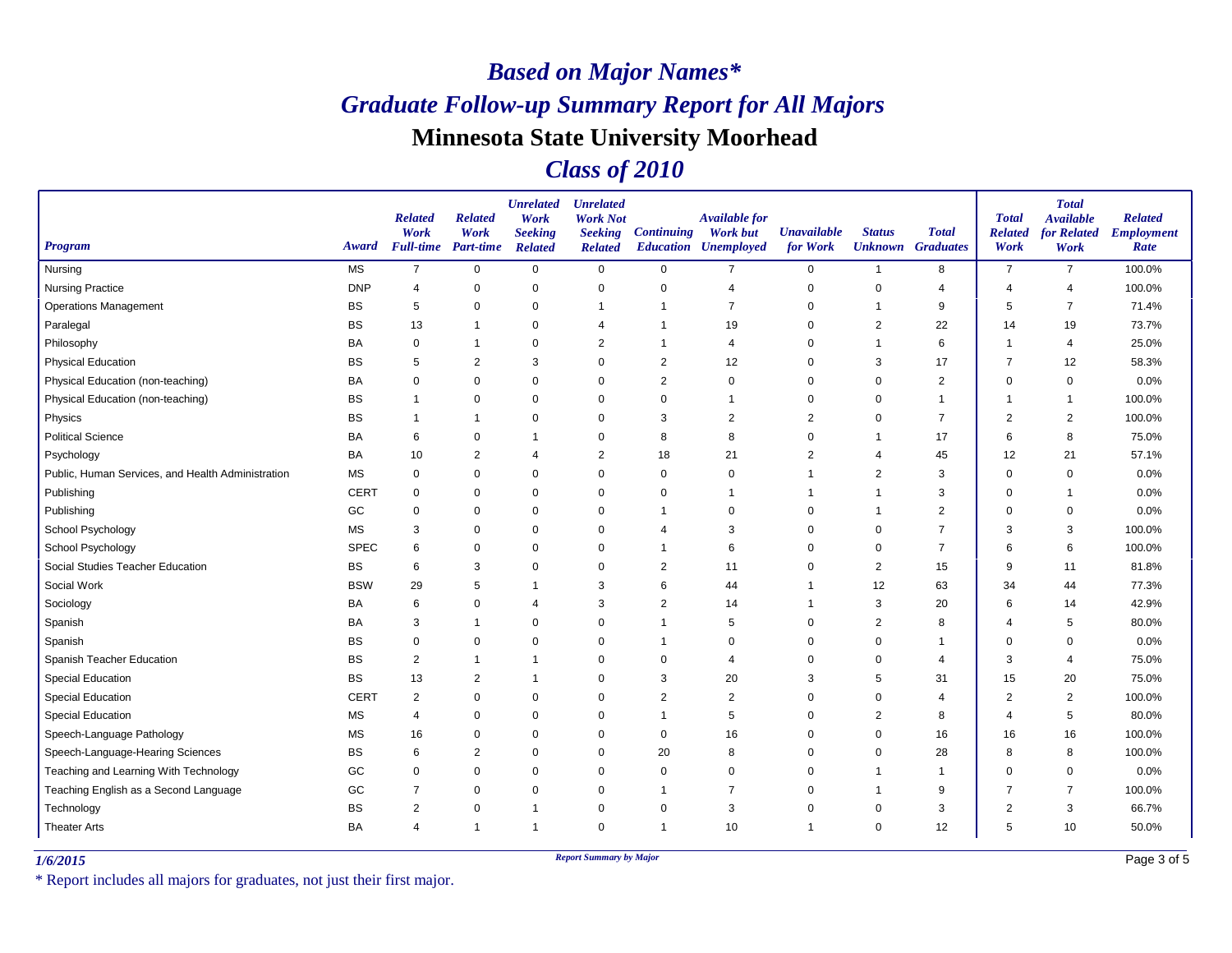#### *Program Award Status Unknown Graduates Unavailable for Work Available for Work but Unemployed Education Continuing Unrelated Work Not Seeking Related Unrelated Work Seeking Related Related Work Full-time Part-time Related Work Total Available for Related Employment Work Total Related Work Related Rate Total* University Studies BS 5 1 1 5 9 1 9 24 | 6 9 66.7% Women's Studies BA 0 0 0 0 1 0 0 0 1 0 0 0.0% *Total:* **244** *Percent:* **526 92 81 55 282 869 72 1467 618 869 71.1% 35.9% 6.3% 5.5% 3.7% 19.2% 59.2% 4.9% 16.6% 100.0% 42.1% 59.2%**